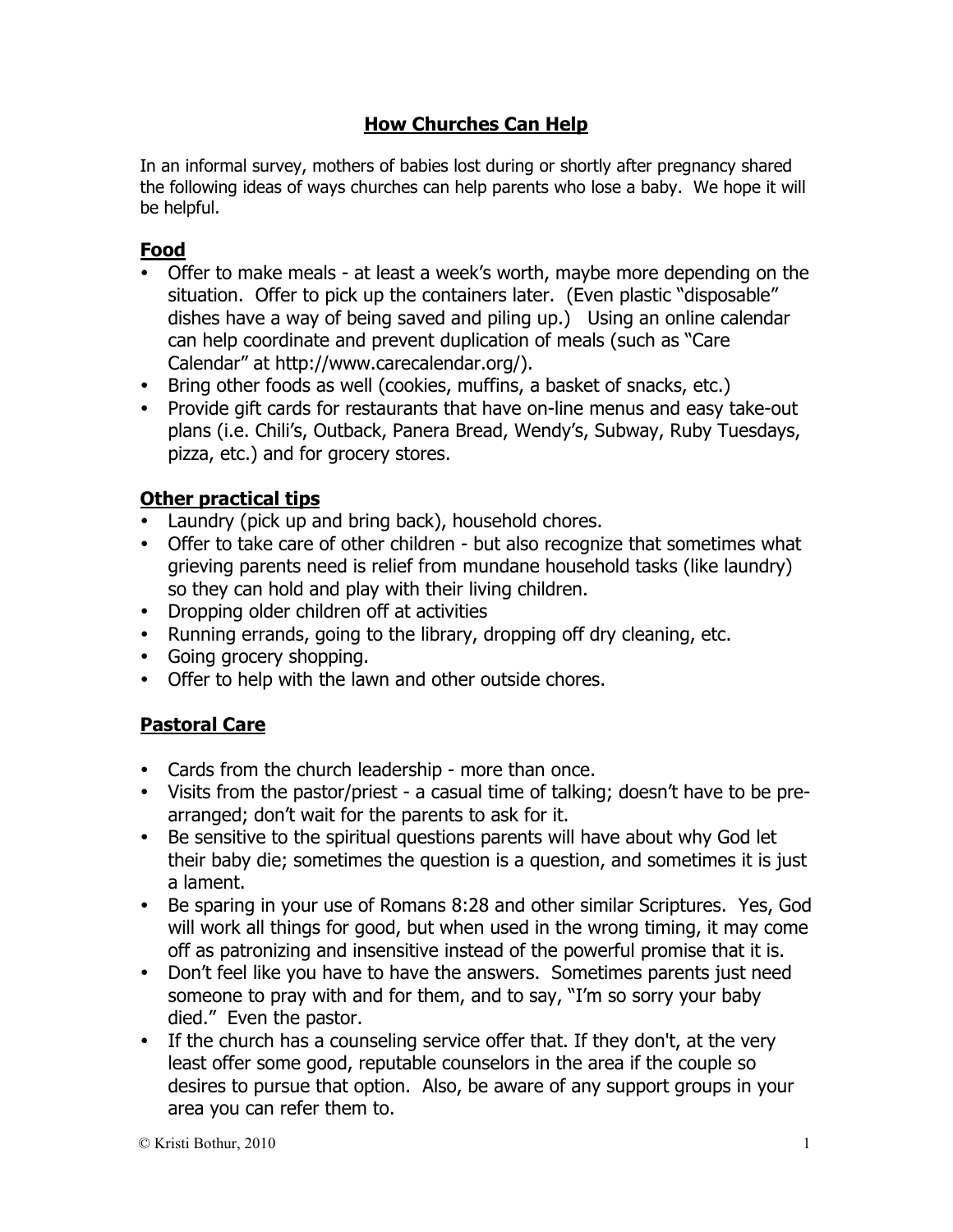Be aware of the impact that the loss of a child has on a marriage, and the fact that it may not be apparent for weeks or even months. Be in prayer for this and be prepared to offer resources (books, counseling, a listening ear) if needed.

#### **Special church services**

- Ask parents if they want to have a memorial service for their baby, no matter how early the loss.
- Help with the funeral to make sure it is everything the parents want. Make suggestions to the parents, who are very likely at a loss. Keep some sample programs available. Keep in mind that they probably (hopefully) haven't done this before and may have no idea what they want.
- Put funeral announcements on the church website.
- Have a church group put on a reception after the service.
- Help facilitate where donations should go in lieu of flowers.
- Buy a memorial box for the parents as a keepsake for anything which they wish to keep as reminders of their child(ren) so they don't have to shop for this themselves.
- Have a special afternoon or evening service annually or every other year in honor of "heaven's children" - read names of children lost during pregnancy, birth, infancy, or childhood during a candlelit prayer. Solicit names through the church bulletin and announcements at the services. If a child doesn't have a given names, names can be listed as, for example, "Baby Smith", or just a first name if the family wanted to be anonymous. Make it open to all congregants who have lost a child at any point no matter how long ago. This can be a full service, with music, scriptures, sermon and ended with a special candle-lit prayer and the reading of the names.

#### **Congregational Care**

- Send cards, a thoughtful gift, or flowers.
- Help where there are known needs.
- Come visit, but keep the visit brief so the parents don't have the pressure to "entertain."
- Cry with the parents "weep with those who weep."
- Send e-mails of encouragement, but don't expect a response. Likewise, don't be offended if a gift or favor does not generate a thank you note. The parents are in survival mode right now; the thanks will come later. Freely give, without expectations.
- Have a Baby Loss Contact or Group for the church, or as an arm of the regular bereavement ministry, in case someone loses a baby. Make sure they have a plan and are ready to help at a moment's notice.
- Have other couples in the congregation who have been through a similar loss available to mentor/talk with/look out for couples going through a new loss.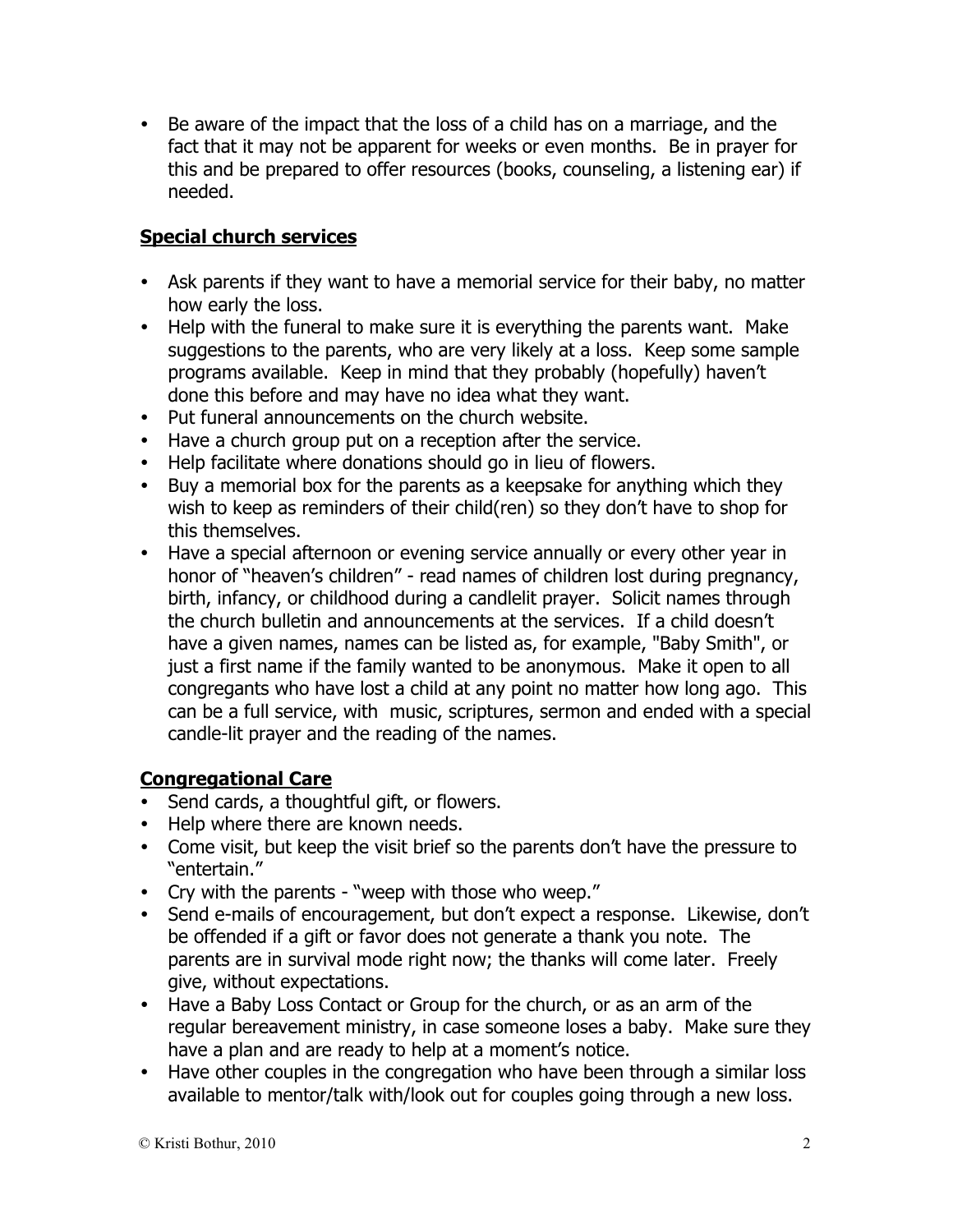- Send cards or packages to other children in the family.
- Call the family to let them know you are thinking of them.
- Remember to say the baby's name.

#### **Prayer**

- Include parents on the church prayer list.
- When praying publicly, or in printed announcements, use the baby's name; call it "the death of their baby", not "their miscarriage"
- Don't stop the prayers after only two weeks.

#### **Acknowledgement of birth**

- Ask the parents if they would like the birth of their baby to be announced like a normal baby. Hand and footprints or some other symbol could be used in place of a picture. A yellow rose could be used in place of a pink or blue one to indicate that the baby had died (to avoid people making hurtful congratulations calls by mistake).
- Say the baby's(ies') name/s (if the parents named them) and mention their names when you pray for the parents as a church family or post on the weekly/monthly prayer bulletin.
- When the grieving parents do return to church, please do say something. Anything. Silence is so hurtful. At the very least, even if you don't know what to say, make sure that as many people as possible acknowledge that they just lost a precious baby(ies).
- Be sensitive to important dates and record them to remember later -- due dates, loss dates, Mother's Day, Father's Day -- and send a card or a small token or gift. Or even a phone call will do.
- On Mother's Day and Father's Day, be sensitive to the hurting hearts of parents who have lost babies. Use that time as an opportunity to acknowledge that those who have lost children are still parents, or use it to honor all women or all men in the church.

### **General**

- Help the parents make decisions; don't wait for the parents to ask for help.
- Ask, "How are you feeling today about your baby?"
- Don't give too much space.
- Don't forget about the dads, who too often are left to silently grieve, unsupported, after losing a child.
- Don't assume that the woman's friends/family/husband will know best how to help.
- Don't assume if the couple has been through this before that they will know how to deal with this loss any better. They just lost a different child. If anything, each loss will often compound upon one another so they will need double/treble the support.
- If either or both grieving parents are involved in any church ministry, be sure